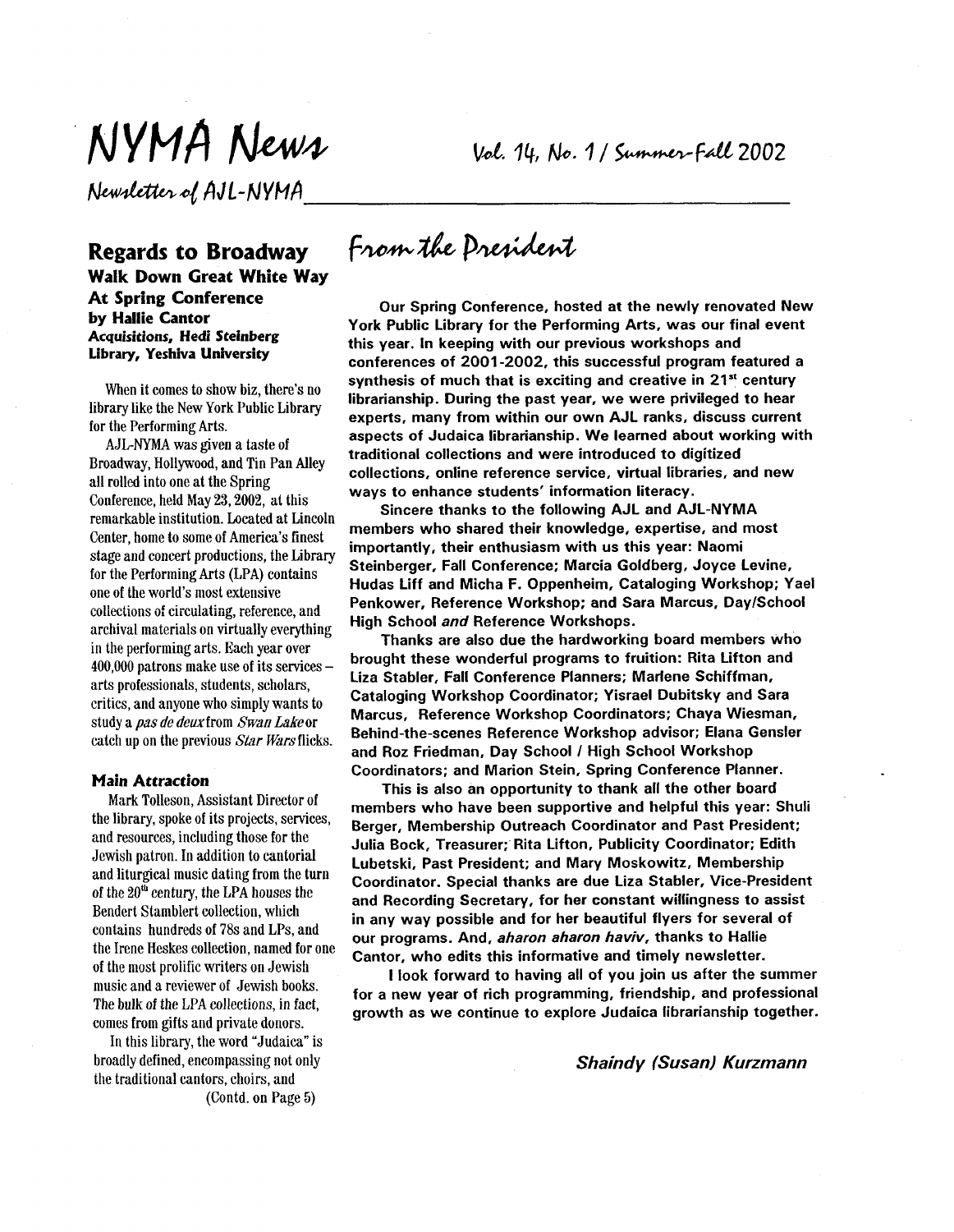## **"Power"fu1 Point** *ei~* **Presentation At Day School/High School Workshop by Elana Gensler librarian, Hebrew Academy of long Beach**

#### "Wow!" "Cool!"

These were some of the comments overhead among the nearly dozen librarians at NYMA's Day School/High School workshop, held May 7,2002, at Ramaz Middle School. Miri Rubin, Technology Coordinator at Ramaz, treated the group to Mother Goose and Brothers Grimm - and a tutorial of Microsoft Powerpoint, the famous presentations software. Each participant created her own Fairy Tale/Nursery Rhyme, complete with custom animation.

ation by Sara Marcus, Instructor at the University of Missouri. Her topic "Giving Credit Where Credit is Due and Detecting Plagiarism" focused on the sadly relevant issues facing librarians and educators today, thanks to the Internet and its cut and paste abilities. Students must **be** taught to avoid plagiarism, and teachers must know how to detect it. Various methods of fraud and detection were discussed. Powerpoint remained the "star" of the workshop's second present-

and providing such delicious refreshments! $\hat{\varphi}$ A big *yashefkoach* to our presenters, and to Ramaz for hosting us

## **Long** *8t.* **Short of It Distance Learning at Reference Workshop by Steven Bernstein librarian, Yale University**

Torah software and other online delights were offered at the Reference Workshop, held April 18,2002, at the Jewish Theological Seminary of America.

review of the two latest releases of the Torah CD-ROM Library (Version 9, **\$430),** and the Bar-Ilan Responsa Project (Version 8, \$700). These software packages include many useful features, including well-organized hierarchical views of the works that they cover and various methods of searching these works. Both of the software packages are networkable and allow copying and pasting into Microsoft Word. Yael Penkower, librarian at the Yeshiva of Flatbush, opened **wit>** a

Sara Marcus, Instructor of Library Science at the University of Missouri, gave a brief overview of Collaborative Library Services in Distance Education at the Academic Level. Sara will be teaching three courses on Judaic Librarianship through the University of Missouri's online distance education system, which will deal with the special issues involved with Judaica reference, Judaica cataloging, and Judaica collection development. Sara can be reached at sara@msmarcus.com for more information. $\phi$ 

NICAYAN SERITTYE BOARD ZON FAND HE TESTES PARTING FORMATIES

Dronach le Siennys (nemenne Aberick Lister (wirecht) (ABB)). Avisaria Temenezione Alkhilmonensano (Ispandi)

Refreshbildlife Sterien Enye Yusman İzversilli yev sayıslamecar

Roberto Stretture **BRISCHOW FOOT RUD** est ble elementofnyer myl fra ståblare, ahorsam,

lambrento economerca Any Action Called the CAS thus critician

REPUBL mma individualist time a tra modernimicano.

In Althur-Service Vol. Chop skingergjeldt Frieske beling abbegrenisk fremennt Roz richnen Zübrisse sinz einer 1920 bollsunt

Montanzhio Witchelm Shuemun terren Arashuarta ( vererement us in <sup>1</sup>

Toreloutre fallment 20210128 de noroymallyredu se moronumalleom

<u> Publicity Rodribbition</u> Hie Lifton 212 by G-8092 Tillfon@BexedD

Reference Hortshop TREE DUINSY A PAIT FEUR TOURSY CREATU Sara Maretts / 18464 5584 - sara@nismaretts.com

Get daning Hartshap Gordfraids Martone Stanffman 2023 in 158 ft f schiffma@ymail.yv.edu...

Past Pregidents Einh mask 2D3400 / 20 mask commencing From Steinberger 2 FAU Perfek as cinberger Cits Adu Martin Stein / 18:348 / 188 martins@nauxsplur

.<br>Pommitera sintro area no cibe e doi fisere : l'Osvelsino volunteers des etcontact the committee characte

WWW. Nows is published twice is year. Spring Summer **SEE INVITION by the ANNINOIA Committee**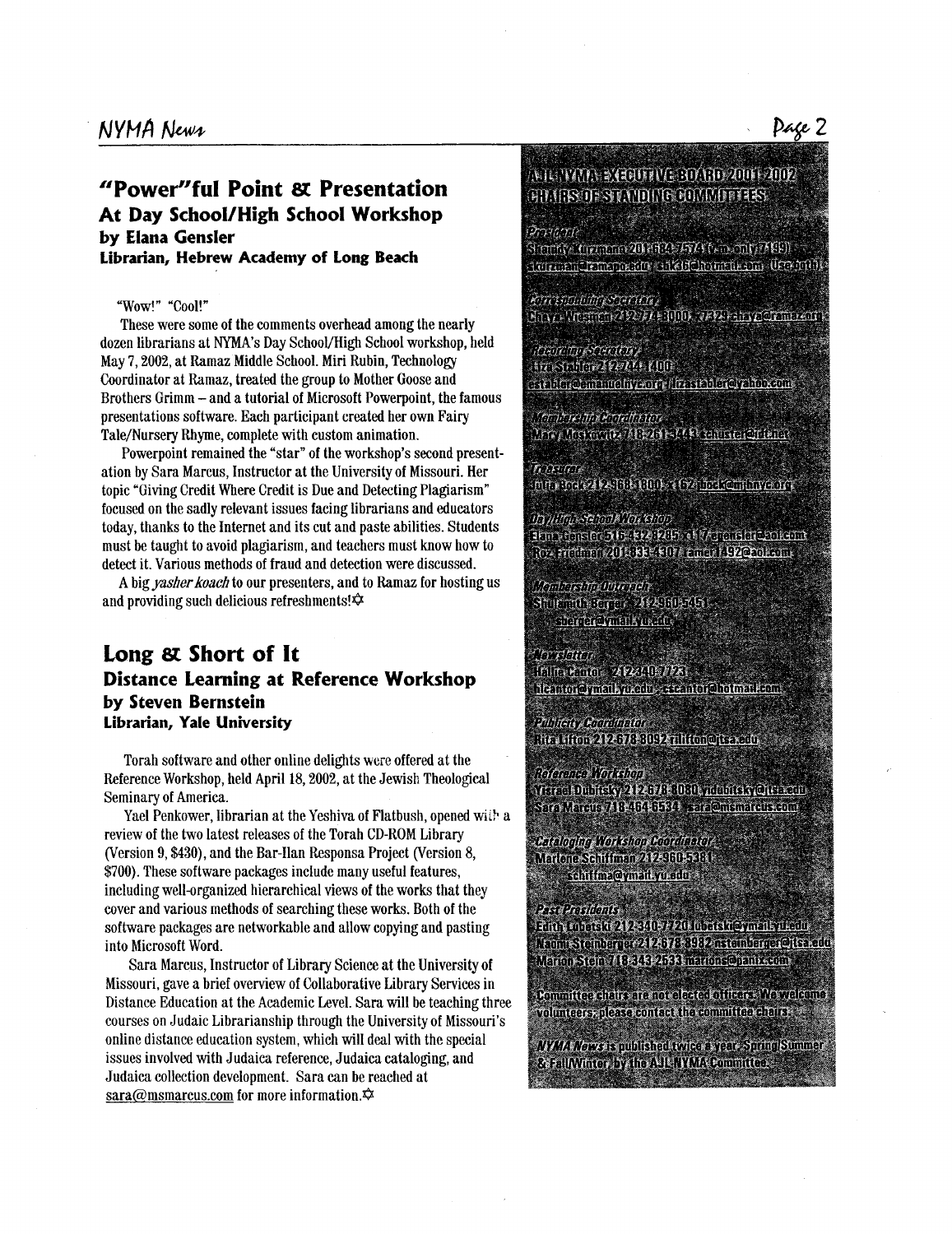# *Look What% Happening.* . . .

#### **Ballots Over Broadway**

Four of our NYMA members will be serving on the national board of the AJL:

Pearl Berger (President) is the Benjamin Gottesman Librarian and Dean of Libraries at Yeshiva University.

Elana Gensler (Vice President of Publications) is the School Library Media Specialist at the Hebrew Academy of Long Beach in New York.

Librarian of Ramaz Middle School. Noreen Wachs (Corresponding Secretary) is Head

Libraries Division) is the Curator of Special Collections at Yeshiva University. Shulamith Berger (Secretary, Research & Special

*hatzhhah rabbahl*  We say *vasher koach* to our colleagues and wish them all

## **Where Credit is Due**

On May 1,2002, the Stern College for Women Student Council End **of** the Year Dessert and Awards Ceremoriy presented its Administrative Recognition Plaque to Edith Lubetski, Librarian of Stern College for Women, that reads: "Thank you **for** your continuous effort and unyielding dedication to the women of Stern College." Prof. Lubetski indicates in her acknowledgment that this award is "bestowed upon me in recognition of the library staff's dedication to the students."

Merna Davidovitz, Director of the Ashar School Library in Monsey, was one of two honored at the final-event-of-theyear PTA Evening Dinner, held this June.

## **File Update**

A file has been uploaded to the Files area of the AJL NYMA group. Access is available: http://groups.vahoo.com/ Click %20Here%21.

To learn more about file sharing for your group please visit http://help.yahoo.com/help/us/groups/files.

## **Remains of the Day**

On April 16,2002, the YIVO Institute for Jewish Research, Center **for** Jewish History, held its Celebration of the One Hundredth Anniversary of the Dedication of the Strashun Library in Vilna. The Program included remarks by Colonel Seymour Pomrenze (USA Ret.), Director, Offenbacti Archival Depot, American Zone, Germany 1945;

and Brad Sabin Hill, Dean of the Library, YIVO Institute for Jewish Research, A Private Viewing of "Mattityahu Strashun (1817-1935): Scholar, Leader, and Book Collector." was curated by Aviva Astrinsky.

were both distinguished rabbis, Talmudic scholars and philanthropists in 19<sup>th</sup>-century Vilna. Together with the Harkavy and Romm families, the Strashuns formed the backbone of the Jewish community of pre-Holocaust Vilna. Mattityahu and his father Samuel Strashun (1793-1872)

In his will Mattityahu Strashun bequeathed his immense book collection to the Vilna community, thus creating one of the first Jewish public libraries in Eastern Europe. After the Russian occupation in 1940, the Strashun Library was merged with the Vilna YIVO library. After the Nazi conquest of the city, Jewish books were crated and shipped to Frankfurt-am-Main, where they were to form the core of a "museum for an extinct race." Fortunately, the liberating forces **of** the American Army discovered the stolen books in 1945 and returned them to YIVO in New York in 1947. *(Adapted from HaSafran)* 

## **Year Abroad**

On Wednesday, May 15,2002, Idelle Rudman left her position at Touro College to spend the year in Jerusalem, starting at the end of July. She will share her address there, so that she can remain in touch. "Don't want to lose contact with all the wonderful people who inhabit the world of Judaica librarianship." Until then, she can be reached at samalar@aol.com.

#### **Maze1 Tov!**

To Joel & Noreen Wachs, on the birth **of** their granddaughter Avigayil Shayna. Parents Josh & Tamar Kahn. May they all *schep nachas.* 

## **Condolences**

**To** Tova Friedman, on the loss of her mother Rivka Friedman. May she be comforted among the mourners of Zion in Jerusalem.

#### **Best Wishes**

To Eileen Shmidman, Librarian of Ramaz Lower School, on her retirement, and with gratitude for her many years of superb service.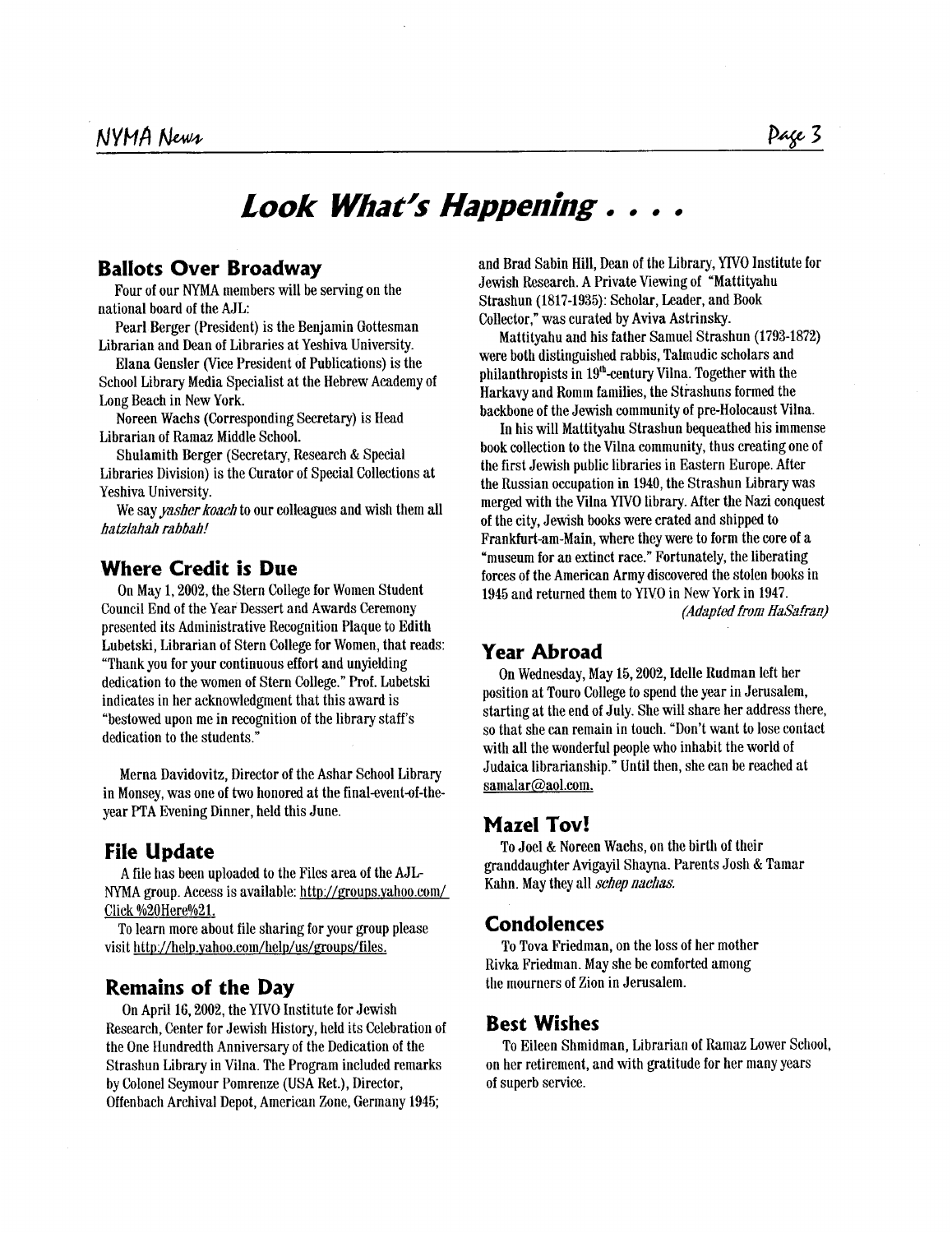#### NYMA News



## Gerühng Ir Under Control Cantoging Workshop Resolves Christite Gon Dilgninus **BY DAVITHE ROWING** fobeiter Greion bloeisen de form kontas Smithe Vomoret bloeisy, Yello University

What's in a name? Or, would a rose under any other Cutter number smell as sweet? These topics were discussed on March **It, 2002,** at NYMA's Annual Cataloging Workshop, held at New York University's Juan Carlos Center.

#### **Authoritative Guide**

In the first part of the program, "Under Control?: Strategies for Establishing Name and Subject Authorities, Marcia Goldberg, Hebrew/Yiddish Cataloger, McKeldin Library, University of Maryland, opened with this rhetorical question: "why do we need authority control?" She then answered by an example.

When searching **a** catalog for the author of Guide to the Perplexed, what form of the author's name would one choose to search? Those with a secular or Christian education might assume "Maimonides" to be the best choice, while traditionally Jews would favor "Rambam." Because in many cases, as with Maimonides, there may be variants of an author's name, catalog librarians strive to create a unified access point out of the plurality **of** choices, directing the user directly from the heading, or indirectly through a cross reference, to the same set of relevant records. Moreover, by participating in the *national* authority file, catalogers are able to use the same standardized form of a name in various catalogs around the country. [This, in turn, facilitates "broadcast searching" and other forms of catalog interoperability.]

Ms. Goldberg gave **a** guide through **a** list **of** authority records that she had created and then saved using the CATME program. She demonstrated that variant spellings and even typos need to be considered when formulating cross-references; that compound names need to be treated in a special way, so as to provide access from the second as well as the first element; that systematic romanization should be used only after determining that the *Encycfopedh Judaica* does not have an entry for that person; and that the publisher has not provided its own romanized name in **a**  prominent place on the item.

Further examples offered by Goldberg suggest other challenges in the construction **of** name authorities. Some names lend themselves to either Hebrew or Yiddish romanization rules, requiring the intervention **of** cataloger's judgment. Others (e.g., Yitshak Guveta) qualify for the socalled "mix and match" treatment. Normalization, where names that appear dissimilar on the surface, **are**  nevertheless indexed identically by computer, is another

principle to keep in mind. When an alternate form **of** name "normalizes" to **a** preexisting heading or cross-reference, it should not itself be added as a cross-reference.

Ms. Goldberg ended her presentation with an example of an "undifferentiated name heading," where multiple persons share the same **record** and the same heading, and where the authority status is **coded** 'b.' Although her department has been using the CARL system for integrating authority control with the catalog, the results have been unsatisfactory.

#### **Quirks** *811* **Quarks**

The second speaker Joyce Levine, Library Directory, Hebrew Academy of Nassau County High School, recounted her recent experience building **a** Jewish library from the ground up. This library, under the **BookWare** cataloging system, now includes some **12,000** volumes. When the *BookMre* technique was found to **be** illegal, as it relied on the unauthorized copying of OCLC records, Ms. Levine switched to *CatExpress*, which, among other features, provided an easy way to view and derive records directly from the LC catalog. The URL for *CatExpress* is http://catexpress.oclc.org, and she suggested trying out the free trial before purchasing **a** permanent copy.

By virtue of the **239.50** protocol, the Hebrew Academy catalog is connected to those of several other libraries, such as Yale, University of Toronto, Penn State, Brandeis, NYU, and Boston University. These too can be viewed through the same workstation and interface as the local catalog. In addition, Levine's students are given access to OCLC's *WorldCat* database via *FirstSearch*, which, with its ca. 50 million items, was made more affordable by having been licensed through a library consortium.

**Ms.** Levine gave some examples of how cataloging is done at small institutions such **as** hers. In order to perform subject analysis, the Hebrew Academy decided to adopt *Libray of* Congress *Subject* Headings in Jewish Studies (7 t h ed, **2000)** a list extracted from LCSHand compiled by Joseph Galron. While the LCSH in Jewish Studies serves as the authoritative list, much time is still spent on local customizations. At the same time, however, Levine has received **a** grant to share her catalog on the Web, and so has decided to update her subject headings in order to make them compatible with other LCSH-based collections. One of these (Contd. on Page 5)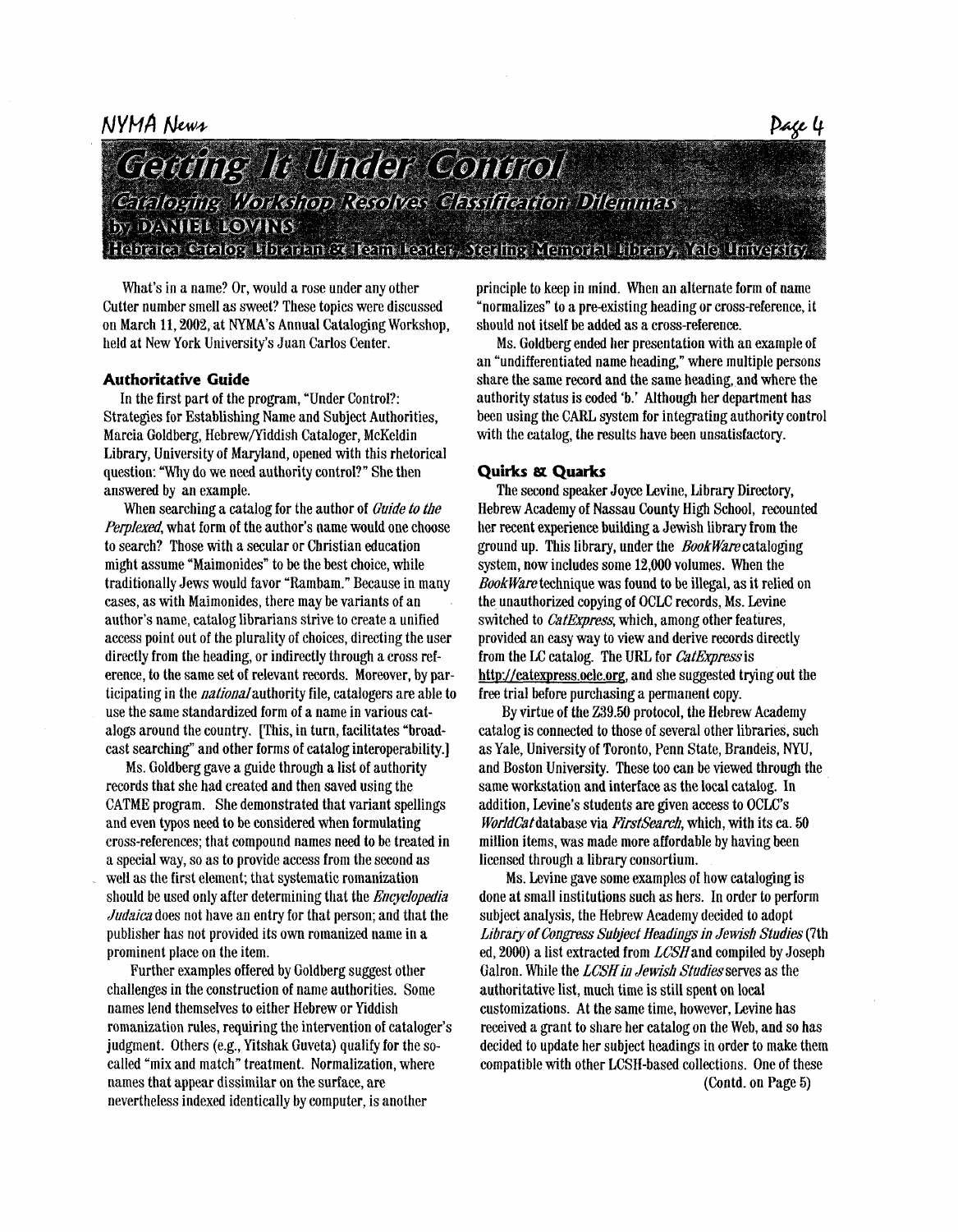## NYMA News

(Spring Conference, contd.)

repertoire, but the preponderance of Jews in the performing arts. Yosele Rosenblatt and George Gershwin might have both enjoyed the limelight, but they stood at the far opposite ends of the stage (with Molly Picon, perhaps, somewhere in the middle?). This is definitely a place where the religious and the secular meet halfway.

#### **On with the Show**

'

tour of the newly renovated building. The first stop was the foyer, where, he said, the swirliog red border was "a motif" **for** the building which, originally of the New York Public Library, opened in 1965 to consolidate the enormous holdings **of** theater, music, and film. The circulation areas, located on the first and second floors, contain approximately 250,000 items. The research division, located on the top floor, keeps a permanent copy **of** a book which is never circulated. Although there is no fiction, there are numerous biographies of who is who in the theater, dance, and movie world. During most of his lecture, **Mr.** Tolleson gave the NYMA group a

The body **of** work continues to grow. In all, some nine million items - books, clippings, posters, manuscripts, playbills -are kept in the library. In addition to the artistic and entertaining, there are practical materials, such as books on entertainment law, or stage lighting. Indeed, half of show business is business, and not only artists and theater goers rely on the LPA, but administrators, technicians, and anyone who works "behind the scenes."

Besides a budget for acquisitions, there is a budget for production. The LPA is asked to tape shows, usually regional or off-Broadway (in spite of some union complaints and regulations). The library will hire videographers to do a "live edit": cameras shoot from different angles, while a film is cut, dubbed, and put into post-

s merging of two worlds, the self a professional flutist **as** well as a librarian, he spoke of the lidison between "video people" and "data people." The library work appeals to both types, although it tends to employ people who want to work there because of their interest in the performing ants, rather than in library science. Nevertheless, patrons come from all backgrounds, from a PhD caudidate cbmpl6tig tfer dissertation on Me1 Brooks to the librettist needing the inspiration of Rodgers and Hammerstein. The official age requirement to use the sources of the LPA is 18, but the rules are frequently bent **for** young patrons such as high school students or child actors.

**Mr.** Tolleson also discussed the rapid advances in techuology, and its challenges to library preservation. Films, most of which are available in video, are beiig replaced by DVD; music CDs will soou give way to super audio CDs. Digitization will affect and eventually replace the analog collections, especially items like crumbling posters and other agiug artifacts. A digitization project is in fact uudenvay, **of** The American Performing *Arts,* **1875-1973,** which includes many silent films.

Nevertheless, obsolescent techuology can also be a headache, as those *of* us old enough to remember LPs or 8-tracks can attest. The library must fud ways to store or reproduce these materials. Cataloging can also become a problem when certain materials don't fit into any specific niche. Are they research? Or are they really academic? Or archival? Some tweuty perceut of **LPA** materials are

unpublished, such as field research on Native American songs. Someday these too will face an adoring public.

#### **Play It Again!**

The various stops on the tour took NYMA members through the circulation library, where work stations filled the airy lobby. Just **as** in all New York public libraries, access to the Internet is available, and to CATNYP, the NYPL catalog. Those who come here, however, would **be** far more interested in the numerous **VCRs** and boom boxes. Besides music CDs, there are enough videos to put Blockbuster ont of business. The NYMA group walked past recordings of *Carmenor* Beethoven's symphonies. Scores of sheet music, located on the third **floor,** are available to any private orchestra and chamber group in New York. Materials can be reproduced depending on their condition and on copyright laws.

On the research floor, row after row **of** listening stations, each with tape decks and monitors, enable patrons to listen to and view portions of a dance or theater routine; they coutact the technician, who delivers portions into the screen. Much of the material will be accessed online. A long-distance learning program is also coming soon - to a theater near you?

#### **That's All, Folks!**

Mr. Tolleson described the several kinds of library patrons. There **are,** of course, the fans and scholars, those looking for an early song by Stephen Sondheim or the latest book on Marilyn Monroe. Then there are those who savor the irony of Tom Stoppard or the pathos of King Lear. Lastly are those **who** wapt entertainment. They simply come to the library for fun.

To which group did NYMA belong? Probably all.

It may not win an Oscar, but the Spring 2002 Conference deserves applause. A big thank you goes to Marion Stein for arranging the conference - with a little help from her friends at NYMA. $\infty$ 

#### (Cataloging Workshop, contd.)

changes was to reinsert the "O.T." into Hebrew Bible headings. In a witty aside, Leviue remarked, **"If** anyone challenges me, **I** will say that O.T. means 'Our Torah,' and N.T. means 'NOT Torah.'"

#### **Mass Conversion**

Leading part two of the program, "What's a Library to Do? Handling Reclassification Dilemmas," Hudas Liff, Cataloger, Congregatiou Emanu-El, spoke of her place of work, which had served as a general-interest library before it became a more traditional Judaica library. It uses Dewey Decimal Classification **(DDC),** stays open six days each week, employs a single paid librarian, and allows no borrowing privileges. Its cataloging software is Maudarin.

Congregation Emanu-El collection, it was discovered that DDC had been misapplied to many works. **A** previous librarian had beeu putting all Judaica in the 296 class, where they had been sub arranged by alphabetical order only. She proceeded to learn the application of MARC and Mandarin, and has been working with these tools for the past two years, six hours a week, in order to reclassify the Judaica collection. As the project is reaching its When Ms. Liff originally volunteered to work with the

(Contd on Pg. **6)**